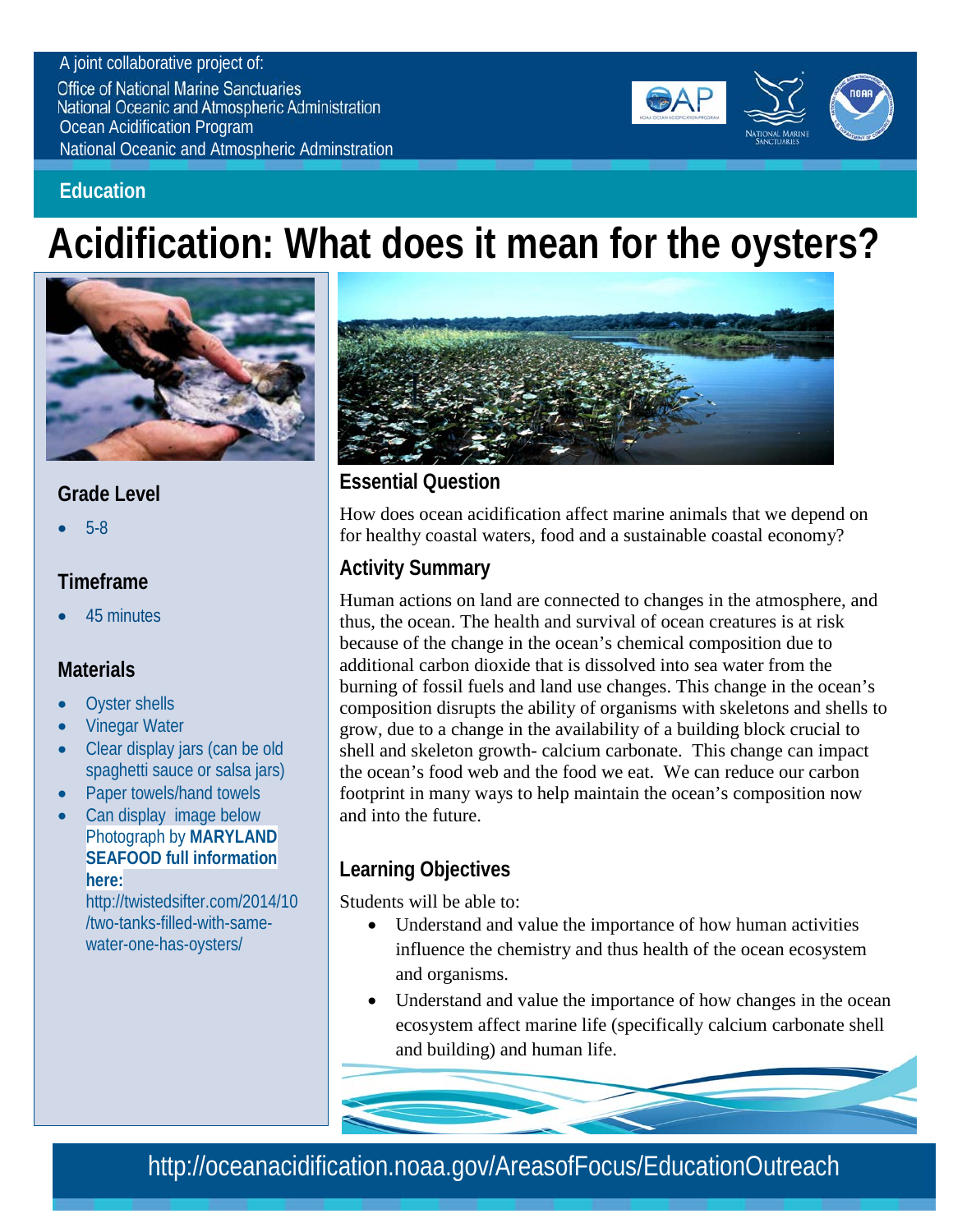#### **Values**

- Interconnected Even though humans don't spend the majority of our time in the oceans, our actions on the land affect the atmosphere (air), the ocean and the marine life within it
- Stewardship It is our responsibility to take care of the ocean by our actions on land so that we can clean coastal waters
- Simplifying models the ocean is composed of building blocks for the organisms that live within it and on which humans depend for the food we eat
- Causal chain burning fossil fuels emits  $CO<sub>2</sub> \rightarrow$  the ocean absorbs  $CO<sub>2</sub> \rightarrow$  the ocean becomes more acidic  $\rightarrow$  calcium carbonate is not readily available  $\rightarrow$  it is more challenging for calcifying animals to build their shells/skeletons  $\rightarrow$  the food web is disrupted  $\rightarrow$  the food we eat could change

#### **Solutions**

To leave more building blocks in the sea for those animals with shells and skeletons we can

- Community Level Solutions –support increased public transportation infrastructure, support renewable energy, supporting local community with local purchases, participate in community garden initiatives
- Individual/Household Solutions unplug vampire electronics (phone chargers, computer, laptops); reduces  $CO<sub>2</sub>$  and saves on the electric bill, reusable water bottles

#### **Key Messages**

- The ocean is a vital part in the Earth's ecosystem and provides a home to marine life that contribute to the health of human life on our planet.
- Human actions are changing the ocean's chemistry which is altering life below the surface and could potentially change food webs and the food we eat
- We want to make sure that our ocean marine life remains healthy
- Together, we can work as stewards of our planet's ocean and make positive changes in the world we

# **Activity Outline:**

Preparation: 1 week prior

- a. Create 3 solutions in display jars
	- i. Vinegar
	- ii. ½ vinegar/ ½ water
	- iii. water

in

b. Place ~3 oyster shells in each of

Preparation: day prior to event/lesson

- c. Remove shells from each and allow to dry on paper towels/ hand towels
	- **i.** Find a way to mark/etch into the oyster to track which solution they were

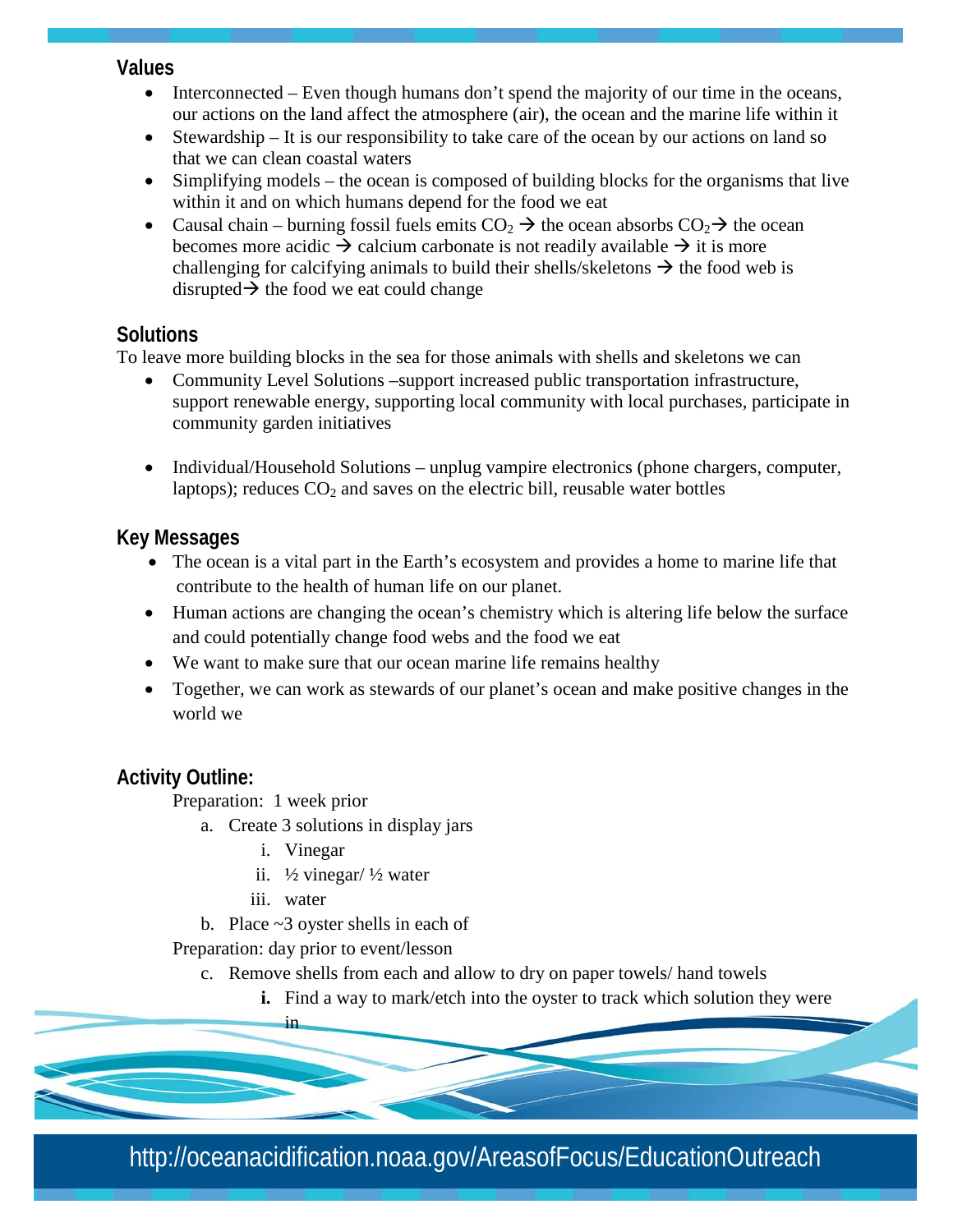# **Activity Outline (cont'd)**

- 1. Display oyster shells that were in water is in from a "pre-industrial revolution" ocean (with lower  $CO<sub>2</sub>$  levels,  $\frac{1}{2}$  vinegar  $\frac{1}{2}$  water) – can label oyster harvest from "healthy or pre-industrial revolution ocean" (water) and those that were in pure vinegar "more acidic" oceans - can label oyster harvested from a "more acidic ocean"
- 2. Inquire with student? Do you know what these are? Shells  $\rightarrow$  oyster
	- a. Have you ever eaten an oyster?
	- Not only do we enjoy eating them they are very important for keeping our water's clean.
- 3. Have you ever visited the Chesapeake Bay (or important estuary in region)?
	- a. This photo (link in materials sections) shows bay water with and without oysters in it. Oysters help keep our waters clean, allowing them and other creatures in the water be healthy and grow
		- (1) Oyster beds serve as a nursery habitat, a place where young, tiny fish and shellfish can grow and be protected from predators, or organisms that would eat them
	- b. Encourage student to take one oyster from each "ocean" in each hand.

### **Follow up Discussion**

- 1. Compare the oyster from the two simulated oceans
	- a. What are the differences between the oysters?
		- i. The one from the more acidic ocean is chalky; the shell is beginning to break down, dissolve
		- ii. It is harder for oysters to build and keep their shell in more acidic waters?
	- b. Which do you think would be a more healthy and better able to filter ocean water?
		- i. In more acidic water, an oyster can't put as much time into growing because so much energy goes into maintaining its shell.
	- c. Which do you think will taste better?
		- i. Below is a story of the scientific publication noting shrimp taste worst from more acidic waters

<http://phys.org/news/2014-12-ocean-acidification-shrimp-bad.html>

- d. You have one shell from a more acidic ocean, do you know what causes the ocean to become more acidic?
	- i. If you haven't introduced the concept in another activity or lesson:
	- **ii.** Carbon dioxide is an "acid gas" and causes the ocean to become more acidic (measured by a lowering of pH).
	- **iii.** Carbon dioxide emissions/pollution into our atmosphere from things like: -driving our cars, boats, planes, trains -using electricity in our home -removing trees (deforestation) that hold this carbon dioxide in their leave, preventing it from ending up in the ocean

# http://oceanacidification.noaa.gov/AreasofFocus/EducationOutreach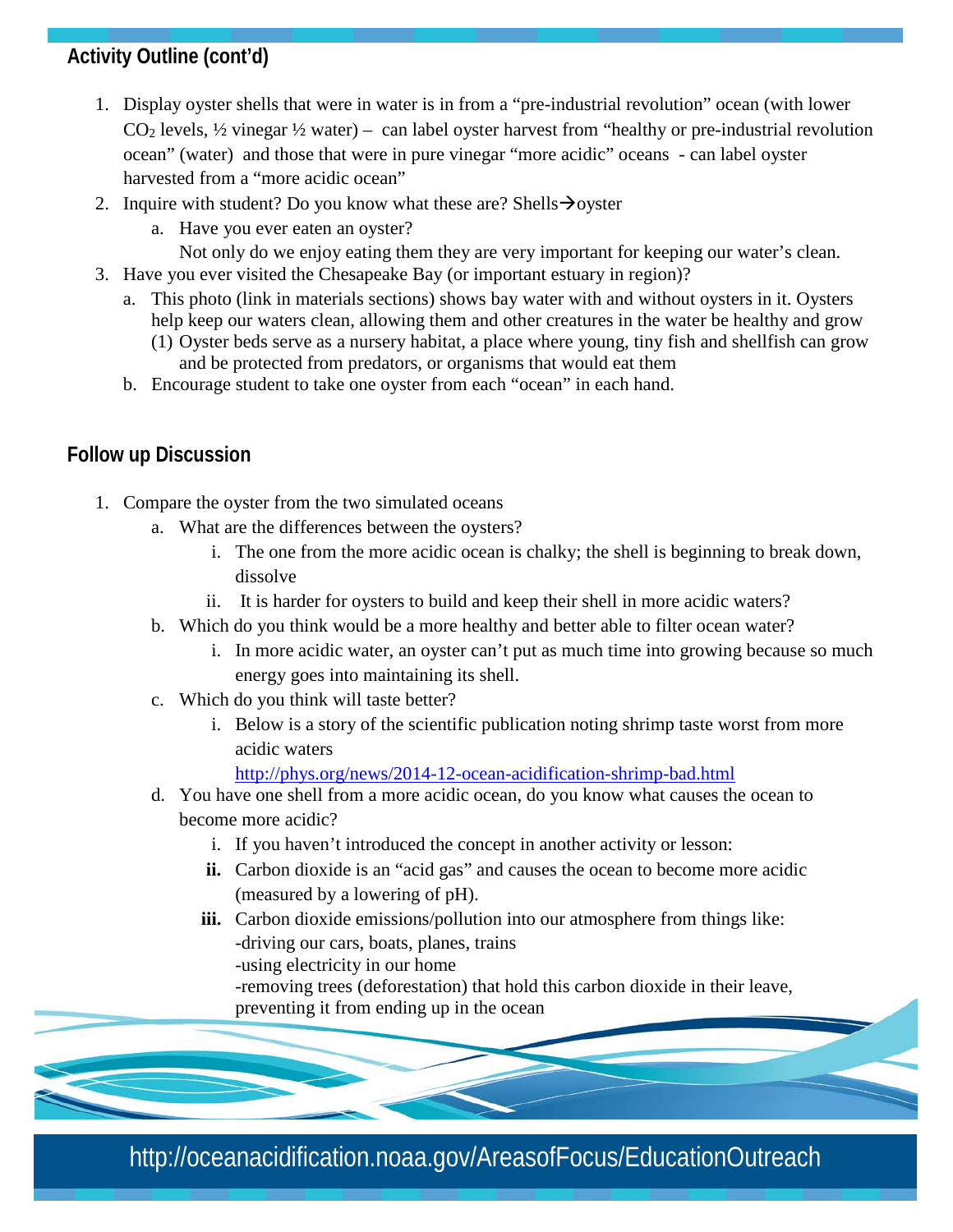# **Follow up Discussion (cont'd)**

- 2. What can we do to help keep these oysters' shells from breaking down and our Bay water healthy?
	- a. Discuss solutions (some community scale solutions are outlined above) which are appropriate when discussing with families and middle and high school students
	- **b.** For younger audience, individual solutions may be more appropriate:
		- **i.** turning of the lights when you leave the room
		- ii. unplugging any vampire electronics (computers, chargers, etc.)



http://oceanacidification.noaa.gov/AreasofFocus/EducationOutreach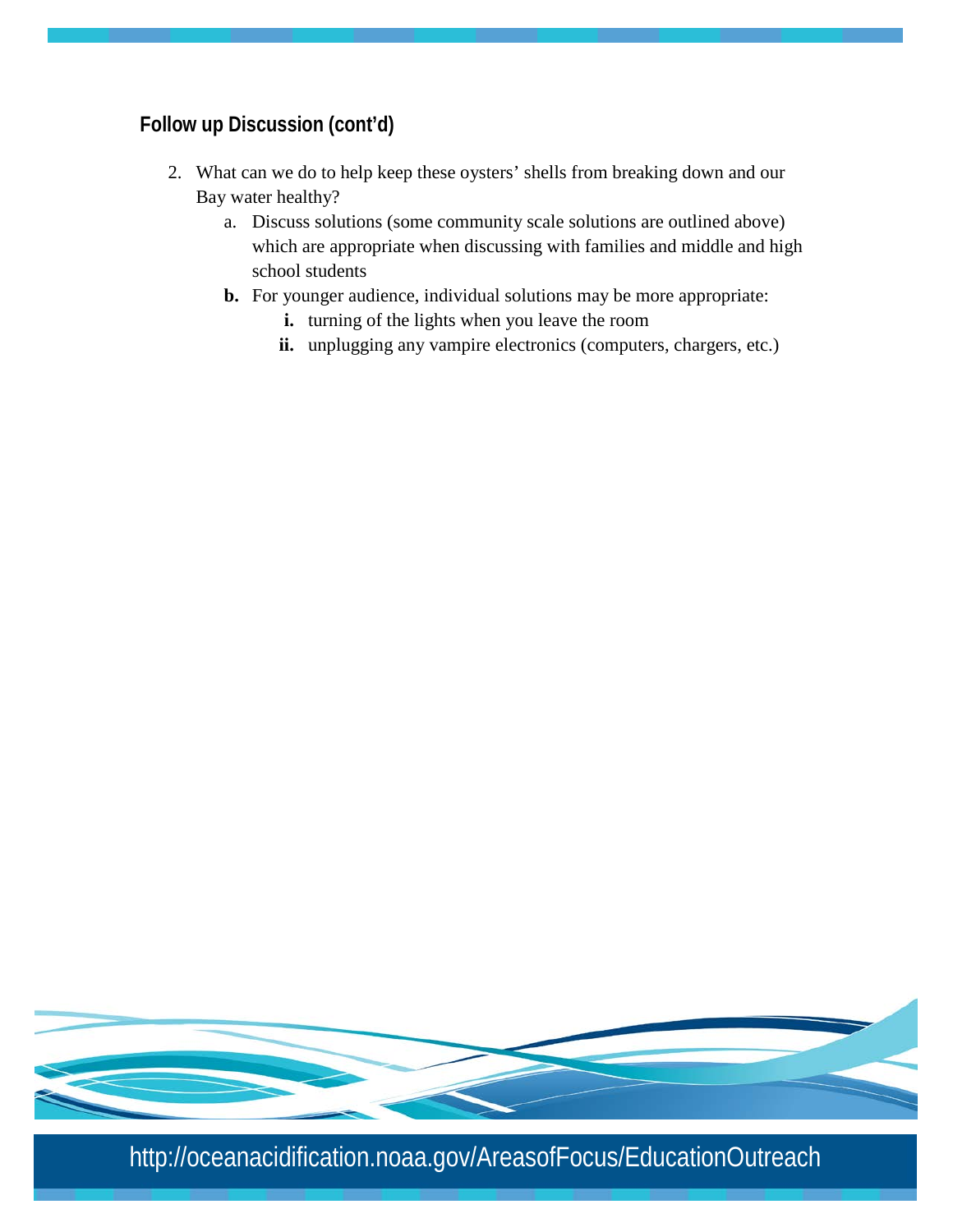| <b>Informational Text Grades 4-8:</b><br><b>Common Core ELA</b><br>1 - Refer to details and examples in a text when explaining what the text says explicitly and when drawing<br><b>Standards</b><br>inferences from the text<br>4 - Determine the meaning of general academic and domain-specific words or phrases in a text<br>7 - Interpret information presented visually, orally, or quantitatively and explain how the information<br>contributes to an understanding of the text in which it appears.<br><b>Writing Standards Grades 4-8:</b><br>1 – Write opinion pieces on topics or texts, supporting a point of view with reasons and information<br>2 - Write informative/explanatory texts to examine a topic and convey ideas and information clearly<br>4 - Produce clear and coherent writing in which the development and organization are appropriate to<br>task, purpose, and audience.<br><b>Mathematical Practices:</b><br><b>Common Core Math</b><br><b>Standards</b><br>Reason abstractly and quantitatively<br>Construct viable arguments<br>4 Structure, Function, and Information Processing<br><b>Next Generation</b><br>4-LS1-1 Construct an argument that plants and animals have internal and external structures that function<br>to support survival, growth, behavior, and reproduction<br><b>Science Standards</b><br><b>Science and Engineering Practices:</b><br><b>Engaging in Argument from Evidence</b><br><b>Crosscutting Concepts:</b><br><b>Cause and Effect</b><br><b>Systems and System Models</b><br>3-5 Engineering Design<br>to meet the criteria and constraints of the problem.<br><b>Science and Engineering Practices</b><br><b>Constructing Explanations and Designing Solutions</b><br><b>Crosscutting Concepts:</b><br>Influence of Science, Engineering, and Technology on Society and the Natural World<br><b>MS Human Impacts</b><br>the environment<br><b>Science and Engineering Practices:</b><br><b>Constructing Explanations and Designing Solutions</b><br><b>Crosscutting Concepts:</b><br><b>Cause and Effect</b><br>Influence of Science, Engineering, and Technology on Society and the Natural World<br>5 The ocean supports a great diversity of life and ecosystems<br>$\bullet$<br><b>Ocean Literacy</b><br>6 The ocean and humans are inextricably interconnected<br>$\bullet$<br><b>Principles</b><br>3 Life on Earth depends on, is shaped by, and affects climate<br><b>Climate Literacy</b><br>A, C, E | <b>Education Standards</b> |                                                                                                                                                                                                                      |
|------------------------------------------------------------------------------------------------------------------------------------------------------------------------------------------------------------------------------------------------------------------------------------------------------------------------------------------------------------------------------------------------------------------------------------------------------------------------------------------------------------------------------------------------------------------------------------------------------------------------------------------------------------------------------------------------------------------------------------------------------------------------------------------------------------------------------------------------------------------------------------------------------------------------------------------------------------------------------------------------------------------------------------------------------------------------------------------------------------------------------------------------------------------------------------------------------------------------------------------------------------------------------------------------------------------------------------------------------------------------------------------------------------------------------------------------------------------------------------------------------------------------------------------------------------------------------------------------------------------------------------------------------------------------------------------------------------------------------------------------------------------------------------------------------------------------------------------------------------------------------------------------------------------------------------------------------------------------------------------------------------------------------------------------------------------------------------------------------------------------------------------------------------------------------------------------------------------------------------------------------------------------------------------------------------------------------------------------------------------------------------------------------------------------------------------------------------------------------------|----------------------------|----------------------------------------------------------------------------------------------------------------------------------------------------------------------------------------------------------------------|
|                                                                                                                                                                                                                                                                                                                                                                                                                                                                                                                                                                                                                                                                                                                                                                                                                                                                                                                                                                                                                                                                                                                                                                                                                                                                                                                                                                                                                                                                                                                                                                                                                                                                                                                                                                                                                                                                                                                                                                                                                                                                                                                                                                                                                                                                                                                                                                                                                                                                                    |                            |                                                                                                                                                                                                                      |
|                                                                                                                                                                                                                                                                                                                                                                                                                                                                                                                                                                                                                                                                                                                                                                                                                                                                                                                                                                                                                                                                                                                                                                                                                                                                                                                                                                                                                                                                                                                                                                                                                                                                                                                                                                                                                                                                                                                                                                                                                                                                                                                                                                                                                                                                                                                                                                                                                                                                                    |                            |                                                                                                                                                                                                                      |
|                                                                                                                                                                                                                                                                                                                                                                                                                                                                                                                                                                                                                                                                                                                                                                                                                                                                                                                                                                                                                                                                                                                                                                                                                                                                                                                                                                                                                                                                                                                                                                                                                                                                                                                                                                                                                                                                                                                                                                                                                                                                                                                                                                                                                                                                                                                                                                                                                                                                                    |                            |                                                                                                                                                                                                                      |
|                                                                                                                                                                                                                                                                                                                                                                                                                                                                                                                                                                                                                                                                                                                                                                                                                                                                                                                                                                                                                                                                                                                                                                                                                                                                                                                                                                                                                                                                                                                                                                                                                                                                                                                                                                                                                                                                                                                                                                                                                                                                                                                                                                                                                                                                                                                                                                                                                                                                                    |                            |                                                                                                                                                                                                                      |
|                                                                                                                                                                                                                                                                                                                                                                                                                                                                                                                                                                                                                                                                                                                                                                                                                                                                                                                                                                                                                                                                                                                                                                                                                                                                                                                                                                                                                                                                                                                                                                                                                                                                                                                                                                                                                                                                                                                                                                                                                                                                                                                                                                                                                                                                                                                                                                                                                                                                                    |                            |                                                                                                                                                                                                                      |
|                                                                                                                                                                                                                                                                                                                                                                                                                                                                                                                                                                                                                                                                                                                                                                                                                                                                                                                                                                                                                                                                                                                                                                                                                                                                                                                                                                                                                                                                                                                                                                                                                                                                                                                                                                                                                                                                                                                                                                                                                                                                                                                                                                                                                                                                                                                                                                                                                                                                                    |                            | 3-5ETS1-2 Generate and compare multiple possible solutions to a problem based on how well each is likely<br>MS-ESS3-3 Apply scientific principles to design a method for monitoring and minimizing a human impact on |
|                                                                                                                                                                                                                                                                                                                                                                                                                                                                                                                                                                                                                                                                                                                                                                                                                                                                                                                                                                                                                                                                                                                                                                                                                                                                                                                                                                                                                                                                                                                                                                                                                                                                                                                                                                                                                                                                                                                                                                                                                                                                                                                                                                                                                                                                                                                                                                                                                                                                                    |                            |                                                                                                                                                                                                                      |
| 6 Human activities are impacting the climate system<br>C, D, E                                                                                                                                                                                                                                                                                                                                                                                                                                                                                                                                                                                                                                                                                                                                                                                                                                                                                                                                                                                                                                                                                                                                                                                                                                                                                                                                                                                                                                                                                                                                                                                                                                                                                                                                                                                                                                                                                                                                                                                                                                                                                                                                                                                                                                                                                                                                                                                                                     | <b>Principles</b>          |                                                                                                                                                                                                                      |

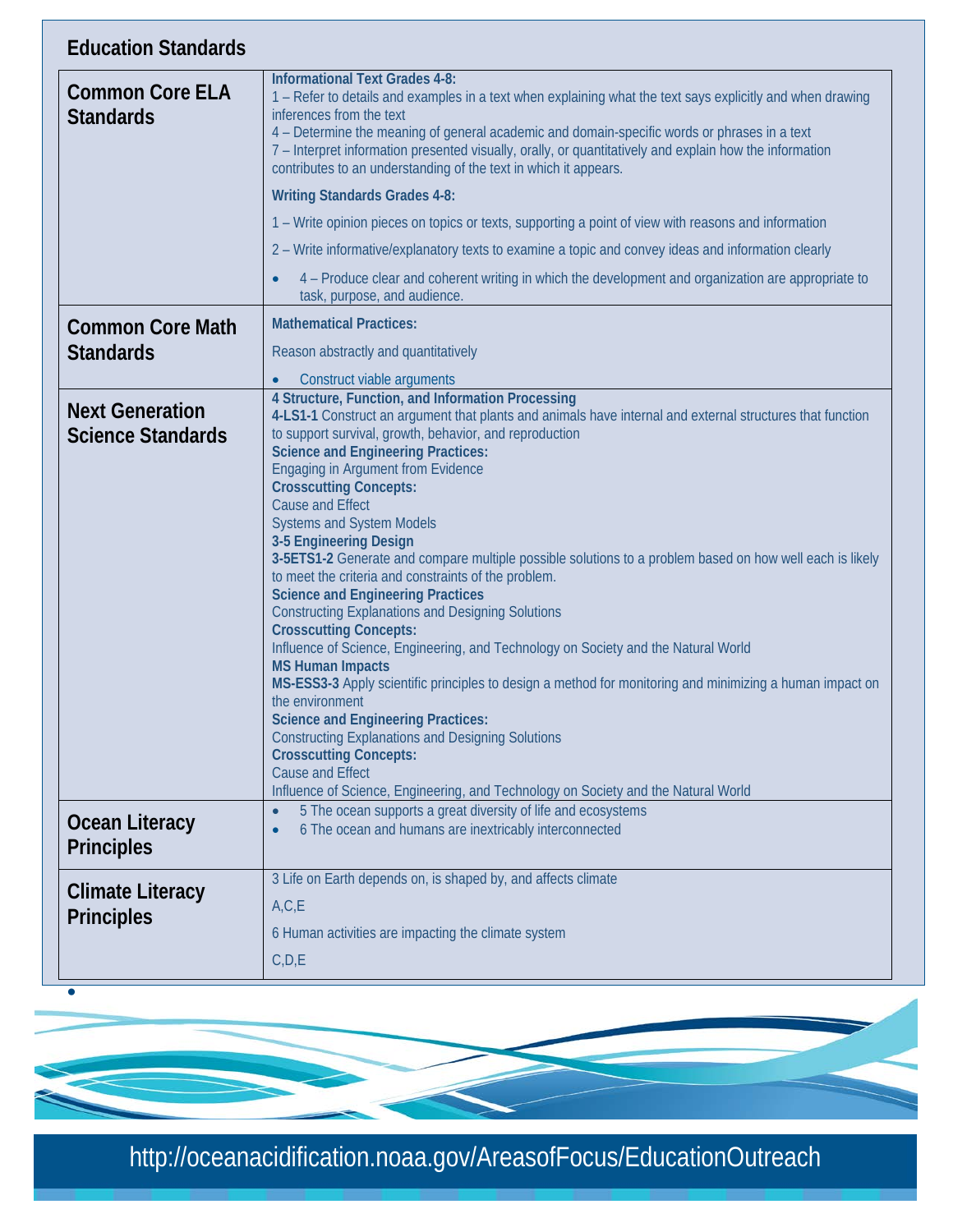#### **Evaluation**

Students will write a short essay on the effects of ocean acidification. They will need to address the following:

- What is ocean acidification
- What happens (chemically) when the oceans absorb  $CO<sub>2</sub>$ ?
- What does the absorption of  $CO<sub>2</sub>$  by the ocean mean for certain organisms such as oysters?
- What is creating the atmospheric  $CO<sub>2</sub>$ ? What can humans do to decrease the amount of atmospheric  $CO<sub>2</sub>$ ?

#### Utilize the International Student Carbon Footprint Challenge website

[\(http://footprint.stanford.edu/calculate.html\)](http://footprint.stanford.edu/calculate.html). Students will investigate how to calculate their own carbon footprint and develop and present ideas on how they individually, as a family, and as a school community can lower their carbon footprint and help decrease the amount of  $CO<sub>2</sub>$  (produced by the burning of fossil fuels) being absorbed by the world's oceans. Have students present and compare their solutions to reduction of carbon footprint and have them use individual plans to come up with the best overall plan. For middle and high school students have students devise a way to evaluate the effectiveness of their solution(s).

#### **Extensions**

Students will read Earth's Acid Test published in Nature March 10, 2011 and answer questions about the text.

Students will explore the<http://www.cisanctuary.org/ocean-acidification/>

Web site (with supervision of teacher) to learn more about ocean acidification. Investigate what other types of organisms may be the first to be impacted by ocean acidification and why.

Utilize the International Student Carbon Footprint Challenge website

[\(http://footprint.stanford.edu/calculate.html\)](http://footprint.stanford.edu/calculate.html). Students will investigate how to calculate their own carbon footprint and develop and present ideas on how they individually, as a family, and as a school community can lower their carbon footprint and help decrease the amount of  $CO<sub>2</sub>$  (produced by the burning of fossil fuels) being absorbed by the world's ocean. Have students present and compare their solutions to reduction of carbon footprint and have them use individual plans to come up with the best overall plan. For middle and high school students have students devise a way to evaluate the effectiveness of their solution(s).

Students will explore ways they can effect change in the use of fossil fuels beyond their home and school communities.

Share portions of archived SOARCE (Sharing Ocean Acidification Resources for Communicators and Educators) Ocean Acidification webinars with students.



http://oceanacidification.noaa.gov/AreasofFocus/EducationOutreach